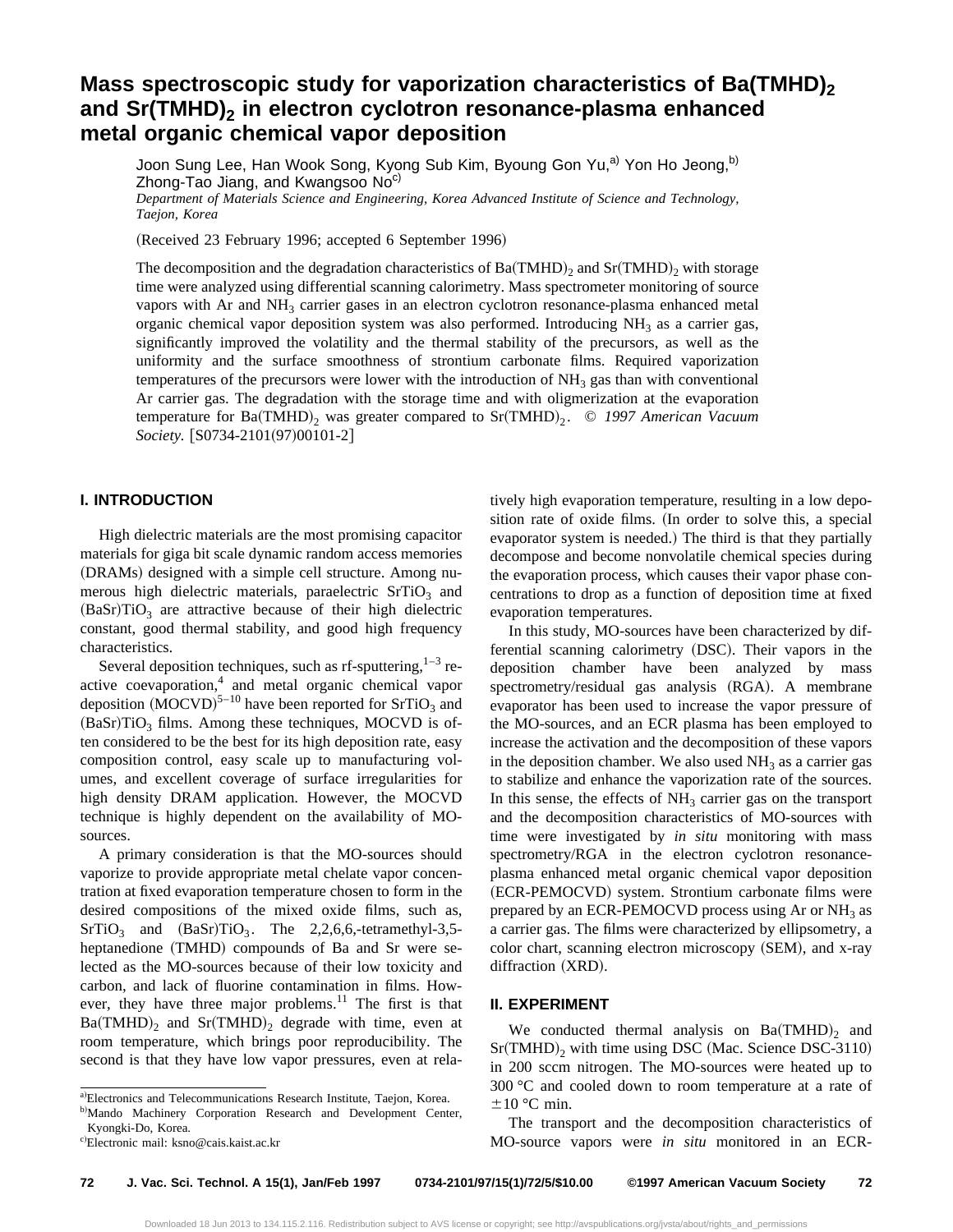

FIG. 1. A schematic diagram of the ECR-PEMOCVD system adapted to a mass spectrometry/RGA system.

PEMOCVD system (Kim's Vacuum Co. Ltd) using a mass spectrometry/RGA (VG Instruments, micromass 200 F). A schematic diagram of the ECR-PEMOCVD with a mass spectrometry/RGA system is shown in Fig. 1. The microwave plasma power, the pressure of the deposition chamber, and the pressure of the mass spectrometry/RGA were fixed at 200 W,  $3\times10^{-3}$  Torr, and  $2\times10^{-5}$  Torr, respectively.  $Ba(TMHD)_2$  and  $Sr(TMHD)_2$  were used as the metal organic sources, oxygen was used as the oxidant, and the Ar or NH<sub>3</sub> was used as the carrier gas. The flow rate of carrier gas (Ar or  $NH<sub>3</sub>$ ) was kept at 15 sccm during the experiment. In order to increase the vapor pressure of the MO-sources  $[Ba(TMHD)_2]$  and  $Sr(TMHD)_2]$  by increasing the contact surface area, membrane evaporators were incorporated and heated by heating tapes. The stainless steel membranes consists of 5  $\mu$ m pores, so that the Ar or NH<sub>3</sub> carrier gas can go through them. This modification significantly increased the deposition rate of films. The gas lines from the evaporators to the gas ring in the reaction chamber were heated as well to prevent condensation of the source vapors. Oxygen introduced into the plasma generation chamber to generate plasma was also heated to reduce the chance of condensation due to cold gas incorporation. The substrate used here was a  $Si(p-type 100)$  wafer, which was rotated at 5 rpm and heated by a resistance heater during the deposition. The pumping system consisted of a series; a turbomolecular pump (TMP) and a rotary pump  $(RP)$ . The pressure in the reaction chamber was controlled by a conductance controllable valve, and the plasma matching was adjusted by a photo-diode.

The thickness of strontium carbonate films was measured by an ellipsometry and cross-sectional SEM. The films were characterized by SEM and XRD.

## **III. RESULTS AND DISCUSSION**

## **A. Thermal analysis**

Figure 2 shows DSC data from as-received  $Ba(TMHD)_{2}$ and after three months storage. The DSC data of as-received precursor [Fig.  $2(a)$ ] shows two endothermic peaks at 150.9 and 190.6 °C upon heating, but no peak during the cooling. Both peaks represent the melting of  $Ba(TMHD)_2$ .<sup>12</sup> Figure  $2(b)$  shows DSC data of Ba(TMHD)<sub>2</sub> powder stored for three months in a packed state in a dry box after received. There are many unknown endothermic and exothermic peaks.



FIG. 2. DSC data of  $Ba(TMHD)_2$ : (a) as-received and (b) stored for three months.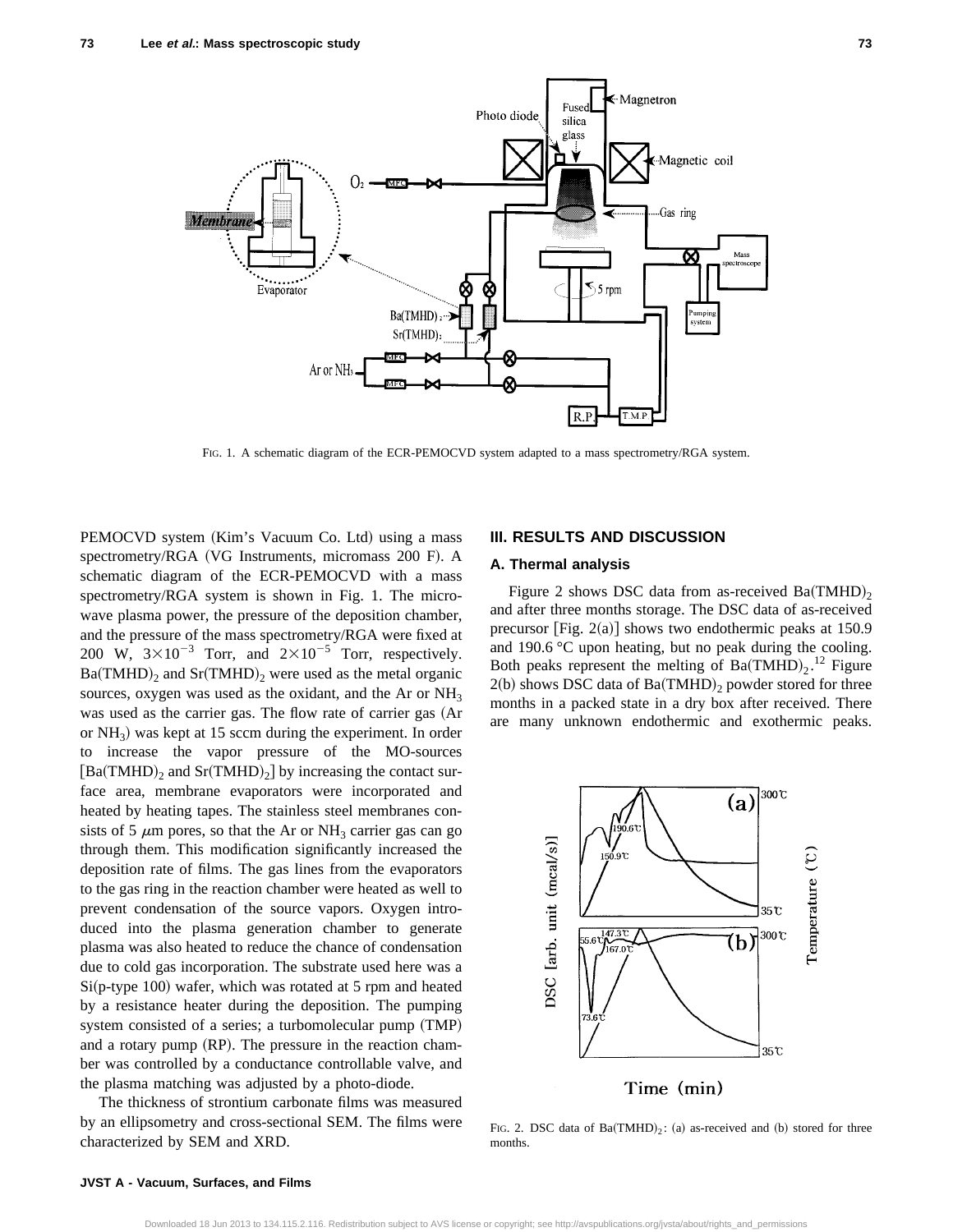

FIG. 3. DSC data of  $Sr(TMHD)_2$ : (a) as-received and (b) stored for three months.

These observations infer that  $Ba(TMHD)_2$  was drastically degradated with time and changed to absolutely different chemical species even at room temperature. The powder color changed from white for as-received to yellow after three months of storage.

Figure 3 shows DSC data of as-received  $Sr(TMHD)_2$  and after three months storage. The DSC data of as-received precursor [Fig. 3(a)] shows endothermic peak at 148.7 °C and a sharp endothermic peak at 247.7 °C upon heating, and a sharp exothermic peak at 228 °C during the cooling. Both peaks observed upon heating represent the melting of  $Sr(TMHD)_2$ , and the peak observed during the cooling represents the solidification. Fig.  $3(b)$  shows the DSC data of  $Sr(TMHD)$ <sub>2</sub> stored for three months in a packed state in a dry box after received. The second and third peaks shift to higher temperatures compared to Fig.  $3(a)$ . These observations infer that  $Sr(TMHD)$ <sub>2</sub> was degradated with time and changed to a different chemical species even at room temperature. The powder color changed from light yellow for as-received to dark yellow after three months storage. Based on Figs. 2 and 3, we can conclude that the Ba(TMHD)<sub>2</sub> and Sr(TMHD)<sub>2</sub> degradated with time even at room temperature, and moreover, the  $Ba(TMHD)_2$  degradates more seriously than  $Sr(TMHD)_2$  under the same condition. A possible cause of the observed difference in degradation rates between the two precursors could be the difference in the radius of the metal ions. Generally, the  $\beta$ -diketonate complexes are coordinatively unsaturated and are therefore prone to be oligomerized and/or coordinated by solvent molecules, especially water. The degree of the coordinatively unsaturization increases as the radius of the metal ion increases. This degradation problem of MO-sources has been known to bring weak reproducibility of MOCVD processed  $SrTiO<sub>3</sub>$  and  $(BaSr)TiO<sub>3</sub>$  films.



FIG. 4. Plots of the signal intensity vs time of various vapor species in mass spectra of the  $Ba(TMHD)$ , precursor evaporated with different carrier gases and at different temperatures: (a) with Ar at 195 °C, (b) with NH<sub>3</sub> at 195 °C, and (c) with  $NH<sub>3</sub>$  at 175 °C.

#### **B. In situ mass spectra**

To obtain stoichiometric and compositional uniformity in the deposited films, the vapor pressures of each precursor must be held constant during the deposition process. Therefore, we investigated the vaporization characteristics of MOsource pressures using mass spectrometer/RGA. The vapors from the heated MO-source were transported by Ar (or  $NH<sub>3</sub>$ ) gas to the deposition chamber. The temperatures of the MOsources were raised from room temperature to  $\sim$ 175–195 °C for the Ba(TMHD)<sub>2</sub> and to  $\sim$ 205–225 °C for the  $Sr(TMHD)<sub>2</sub>$ , and then maintained for about 6–8 min.

Figure 4 includes the plots of the signal intensity versus time for various vapor species in the mass spectra of asreceived  $Ba(TMHD)_2$  precursors evaporated with different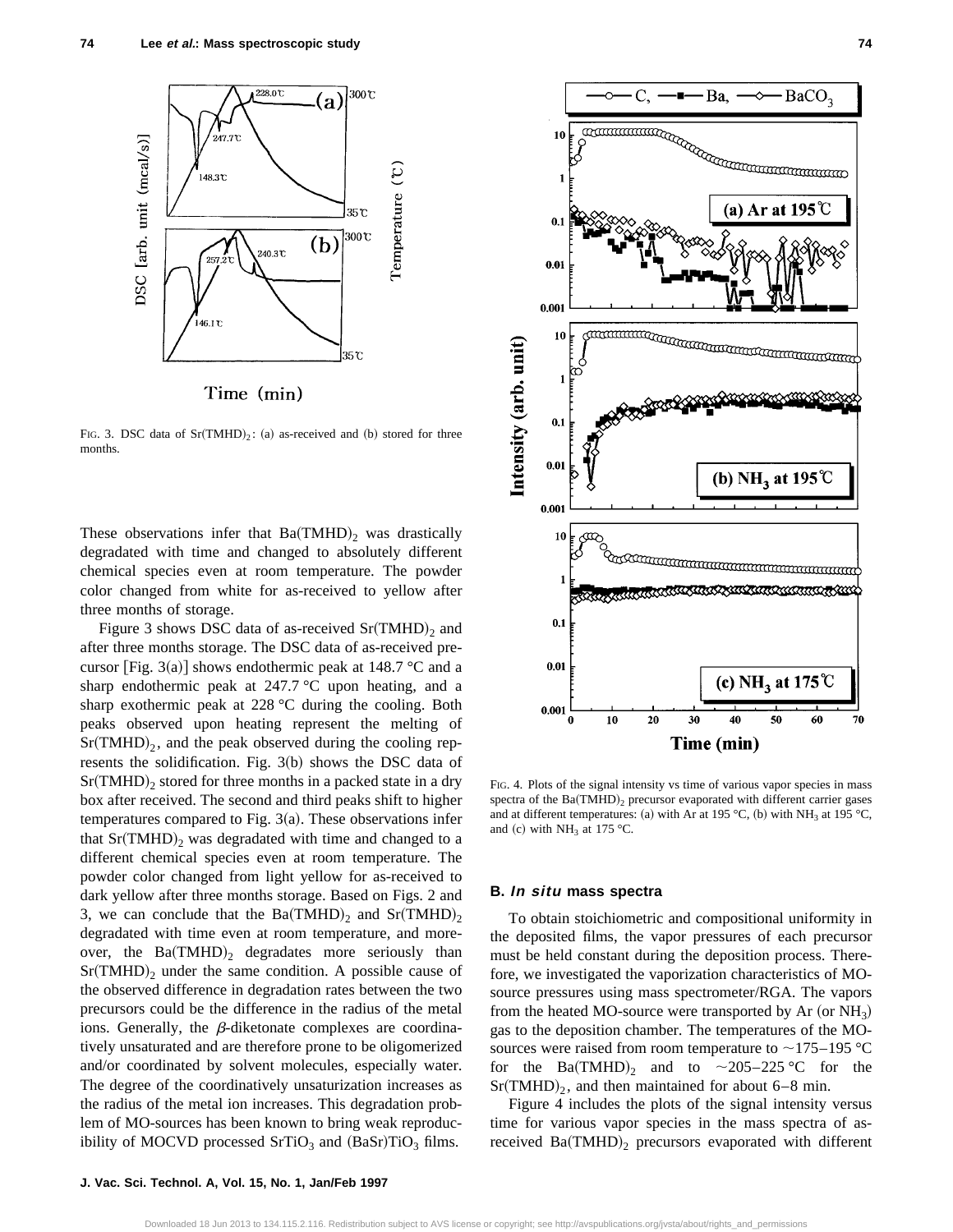carrier gases and at different temperatures. Figure  $4(a)$  shows the plot of the precursor evaporated with Ar carrier gas at 195 °C. The evaporation temperature was chosen based on the DSC data [Fig. 2(a)]. The intensity of the species of carbon, to which the mass corresponds, drastically increased in the initial period of the evaporation and then decreased as the evaporation proceeded. (The constant region between them was due to the upper limitation of the instrument.) The initial increase was due to the time required to heat the evaporator. The intensities of the species to which the masses correspond, Ba and  $BaCO<sub>3</sub>$ , continuously decreased during the whole evaporation process. Because of noise the spectra for Ba and  $BaCO<sub>3</sub>$  appeared unstable in the relatively low intensity region. These observations may indicate that a certain amount of the vapor containing Ba evaporates in the initial part of the evaporation but gradually decreases due to the gradual degradation of  $Ba(TMHD)_2$  as the evaporation proceeds. Figures  $4(b)$  and  $4(c)$  show the plots of signal intensity versus time of various vapor species in the mass spectra of the Ba(TMHD)<sub>2</sub> precursor evaporated with NH<sub>3</sub> carrier gas at 195 and 175 °C, respectively. In Fig. 4(b), the intensity of carbon, the species to which the mass corresponds, drastically increases in the initial period of the evaporation and then decreases as the evaporation proceeds. Compared with Ar [Fig. 4(a)], NH<sub>3</sub> carrier gas increases the carbon vapor pressure and makes it more stable at the same temperature; e.g., 195 °C in Fig. 4(b). The intensities of the species with masses corresponding to Ba and  $BaCO<sub>3</sub>$  rapidly increase during the initial part of the evaporation and then keep almost constant levels during the process. The initial increment of evaporation is due to the time required to heat up the precursor. These observations may indicate that the gradual degradation of  $Ba(TMHD)_2$  is not affected significantly by the  $NH<sub>3</sub>$  carrier gas during the evaporation process, so that a thin film having relatively high compositional uniformity could be obtained by using this method. The plot in Fig.  $4(c)$ has a similar shape to that shown in Fig.  $4(b)$ , indicating no gradual degradation with  $NH<sub>3</sub>$  carrier gas. The intensities of the species with masses corresponding to Ba and  $BaCO<sub>3</sub>$  are higher at the evaporation temperature of 175 °C  $[0.4-0.6$  in Fig. 4(c)] than at 195 °C [0.2–0.4 in Fig. 4(b)], which indicates that the higher vapor pressure of Ba may be obtained using NH<sub>3</sub> carrier gas at a lower temperature of 175 °C. A similar study has been carried out for the as-received  $Sr(TMHD)$ , precursor. Figure 5(a) shows the plot of the precursor evaporated with Ar carrier gas at 225 °C. The evaporation temperature was chosen based on the DSC data [Fig.  $3(a)$ . The intensity of the species with mass corresponding to carbon drastically increased in the initial period of the evaporation and then decreased as the evaporation proceeded. The intensity of the species whose mass corresponds to  $SrCO<sub>3</sub>$  continuously decreased during the whole evaporation process. The species with mass corresponding to Sr was not detected. These observations may indicate that Sr evaporates during the initial part of the evaporation process, and decreases as  $Sr(TMHD)_2$  degrades as the evaporation proceeds. Figures  $5(b)$  and  $5(c)$  show the plots of signal inten-



FIG. 5. Plots of the signal intensity vs time of various vapor species in mass spectra of the  $Sr(TMHD)_2$  precursor evaporated with different carrier gases and at different temperatures: (a) with Ar at 225 °C, (b) with NH<sub>3</sub> at 225 °C, and (c) with  $NH<sub>3</sub>$  at 205 °C.

sity versus time of various vapor species in the mass spectra of the Sr(TMHD)<sub>2</sub> precursor evaporated with NH<sub>3</sub> carrier gas at 225 °C and 205 °C, respectively. In Fig. 5(b), the intensity of the species with mass corresponding to carbon drastically increases in the initial period of the evaporation and decreases as the evaporation proceeds. The intensity of the species with mass corresponding to Sr dramatically changes and decreases as the evaporation proceeds, but the species with mass corresponding to  $SrCO<sub>3</sub>$  is constant during the entire evaporation process except at the onset. In Fig.  $5(c)$ , the intensity of the species with mass corresponding to carbon remains almost a constant value during the whole evaporation process except the initial part which is due to the heating time of the evaporator. The intensities of the species whose